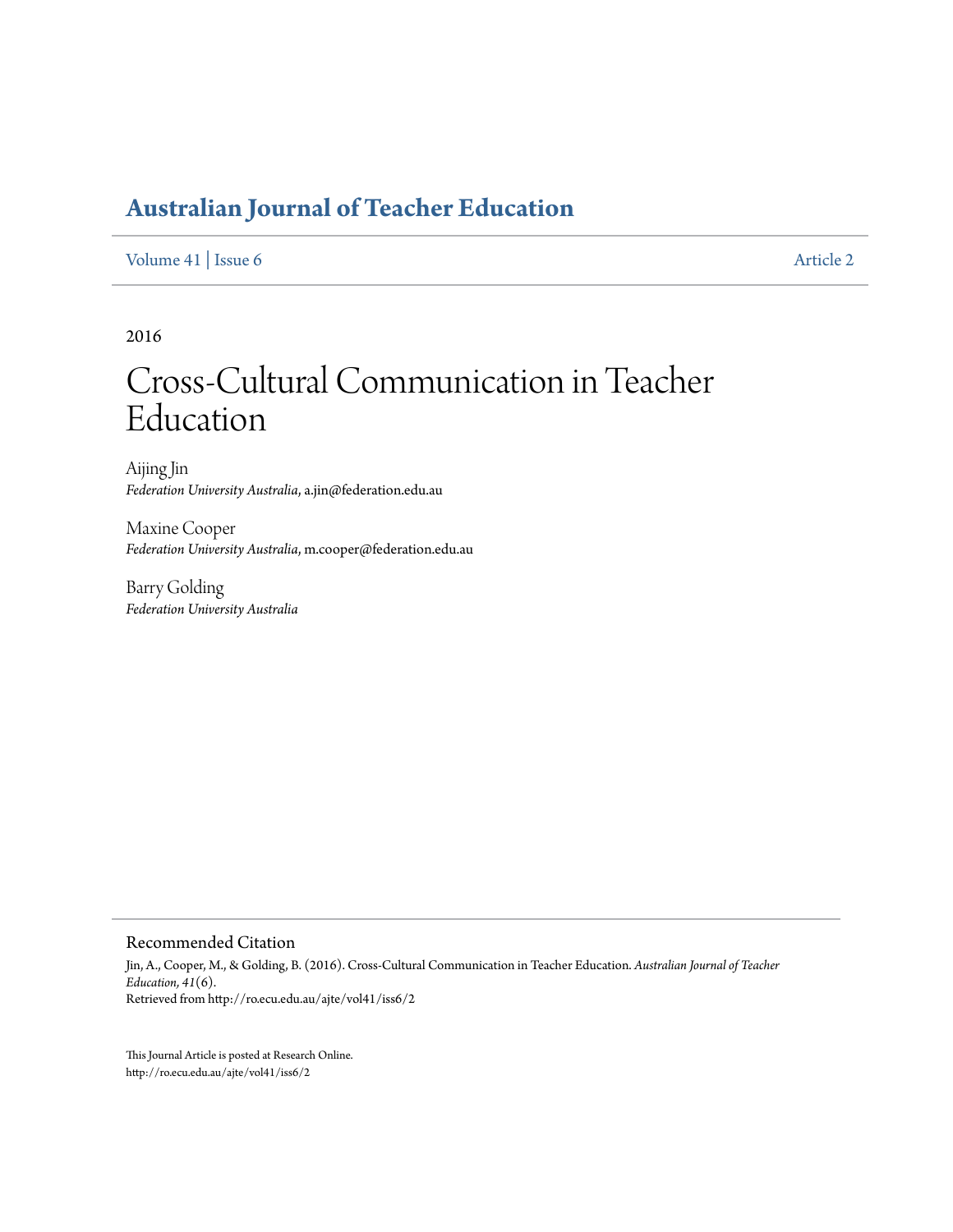### **Cross – Cultural Communication in Teacher Education: A Case Study of an Australian Pre-Service Teacher Placement in Liaoning, China**

Aijing Jin Maxine Cooper Barry Golding Federation University Australia

*Abstract: This paper presents a case study of the experiences and reflections of four fourth year pre-service teachers from Federation University Australia who completed their three-week teaching placement in Anshan, Liaoning Province, China, in April 2014. The study also explores the perspectives and opinions of both the Chinese mentor teachers and Chinese students towards the Australian preservice teachers. The research confirms the mutual benefits of crosscultural teacher education professional experiences for pre-service teachers, Chinese mentor teachers and Chinese students. The teaching experiences revealed major differences in educational concepts and teaching strategies and approaches between the two systems because of the different social and cultural contexts. The evidence from the voices of the participants indicates that the professional experience in these two Chinese schools fostered the Australian pre-service teachers' cross-cultural communication skills, developed their confidence and skills as teachers and generally enriched their personal and professional lives.*

#### **Introduction and Background**

Cross-cultural experiences are considered a valuable contribution to the personal and professional growth of pre-service teachers (Sahin, 2008; Willard-Holt, 2001; Mahon & Cushner, 2002; Pence & Macgillivray 2008; Chinnappan, McKenzie & Fitzimmons, 2013; Zhao & Meyers, 2009). In the preparation of teachers it is generally accepted in the research literature that cross-cultural experiences are helpful in preparing teachers to work with diverse students in multicultural classroom teaching. This is especially important for Australian teacher education program providers, as Australia is recognized as a culturally diverse nation through its varied immigration policies. In addition, the Australian Professional Standards for Graduate Teachers is clear that teacher education graduates need to 'Demonstrate knowledge of teaching strategies that are responsive to the learning strengths and needs of students from diverse linguistic, cultural, religious and socioeconomic backgrounds' (AITSL, Australian Professional Standards for Teachers 2012, focus area, 1.3). Therefore it is important to enable teacher education students to undertake diverse professional experiences in varied socio-cultural settings and to educate pre-service teachers to understand teaching and learning in multi-cultural contexts as well as developing the student's ability to work with classes with multi-ethnic students from diverse cultural backgrounds.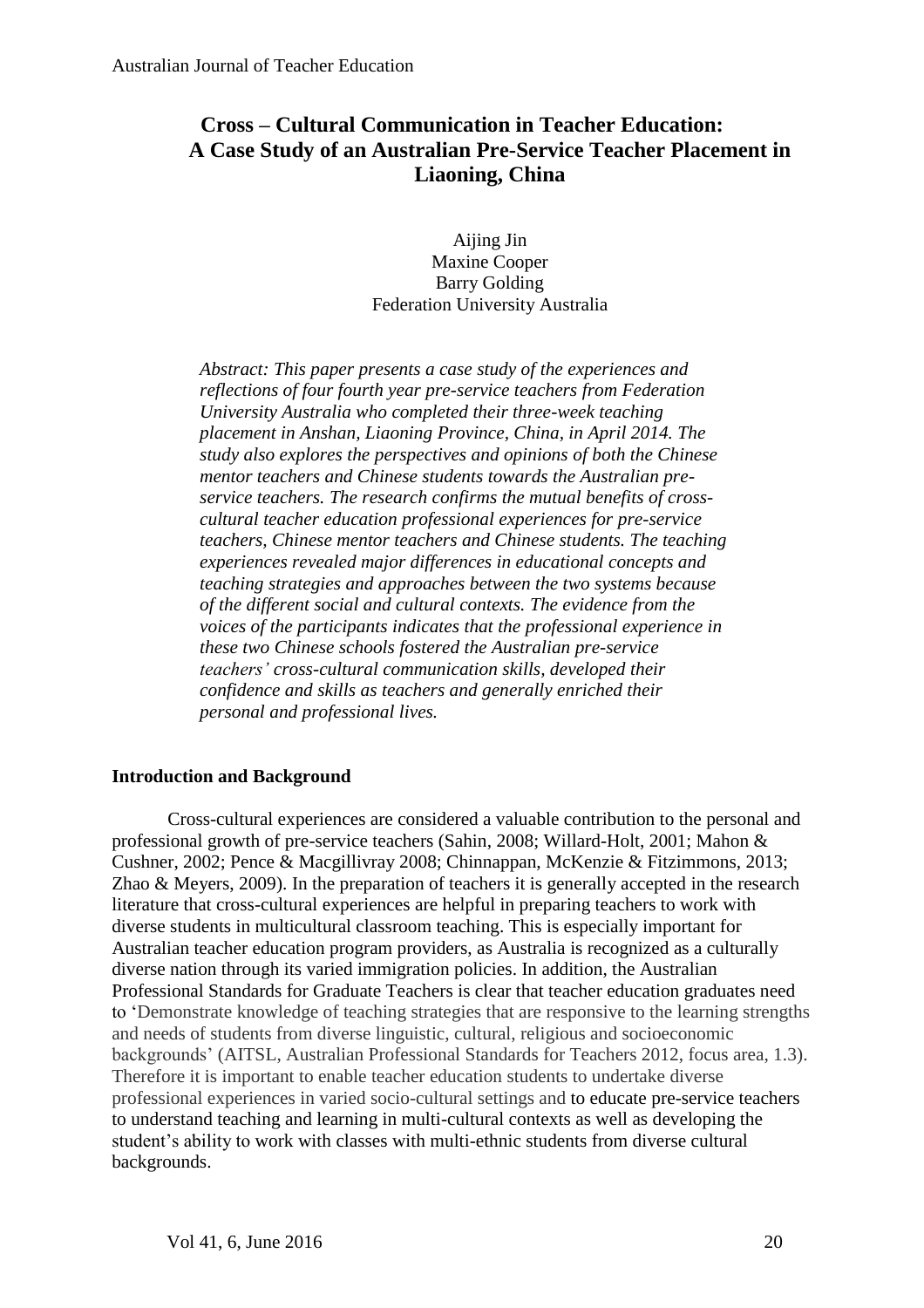#### Australian Journal of Teacher Education

This paper reports on a cross-cultural teaching experience of pre-service teachers (PST) from the Faculty of Education and Arts, Federation University Australia to two middle schools in Anshan, Liaoning Province in north east China. Federation University Australia (FedUni) was created in January 2014 by bringing together the University of Ballarat and the Gippsland Campus of Monash University. The university offers higher education and vocational education and training on campuses in Ballarat, Gippsland and the Wimmera in the State of Victoria. The largest campus is situated at Ballarat, a city of around 100,000 people. FedUni is an open access university that is 'regional in focus, national in scope and international in reach' (Federation University Australia Charter, 2015). The students at the university come from a range of regional, rural and remote areas and many are from low socio-economic backgrounds and a high proportion are the first members of their family to receive higher education.

In order to provide pre-service teachers with an international, worldview and to enable graduates to engage students in learning effectively in multi-cultural class settings, FedUni has developed several overseas pre-service teacher placement locations that include Anshan, China. Consistent with a Memorandum of Understanding signed between Anshan Normal University and FedUni Australia, FedUni pre-service teachers (PSTs) in the third or fourth year of their Bachelor of Education Program were invited to go to primary or secondary schools in Anshan to undertake three to four weeks of pre-service teaching placement. During their teaching placement, the PSTs planned and taught English classes, attended regular teacher professional learning sessions and were involved in cooperative lesson preparation activities. They also had the opportunity to experience Chinese culture and learn to understand the Chinese education system including learning and teaching strategies and approaches.

Anshan is a regional city in northeast of China with a population of approximately four million. Prior to the trip, none of the pre service teachers had any cross-cultural teaching experiences in a classroom outside of the Australian context. For the four PSTs, this was their first visit to China, their first time to see a 'large' class (with 50-60 students) being taught by one classroom teacher and their first experience to start a working day before 7:00 am to prepare for the first lesson of the day which usually began at 8:00 am. For the PSTs these were new challenges and experiences drawing on new capabilities in the teaching and learning process.

The first author, being the Chinese speaking university mentor and the organizer of this Chinese placement went to China with the four PSTs. In order to study the broader picture of this international teaching practice, she interviewed the four local mentor teachers and surveyed 186 Chinese students who were taught by the FedUni PSTs, to seek their opinions and perspectives about how they felt working with the Australian PSTs and what they perceived as the contribution of the Australian PSTs to their educational setting. The interview and survey data provided valuable information for this research not only to inform the PST's China teaching experience, but also to better understand cross-cultural communication and teaching and learning.

#### **Literature Review**

Student teachers are likely to benefit from international teaching experience to a great extent by understanding more about children and teacher's views, beliefs and understandings and practices of learning and teaching in diverse contexts (Sahin, 2008; Willard-Holt, 2001; Mahon & Cushner, 2002; Pence & Macgillivray 2008; Chinnappan, McKenzie & Fitzimmons, 2013; Zhao & Meyers, 2009). On a broader level, research literature suggests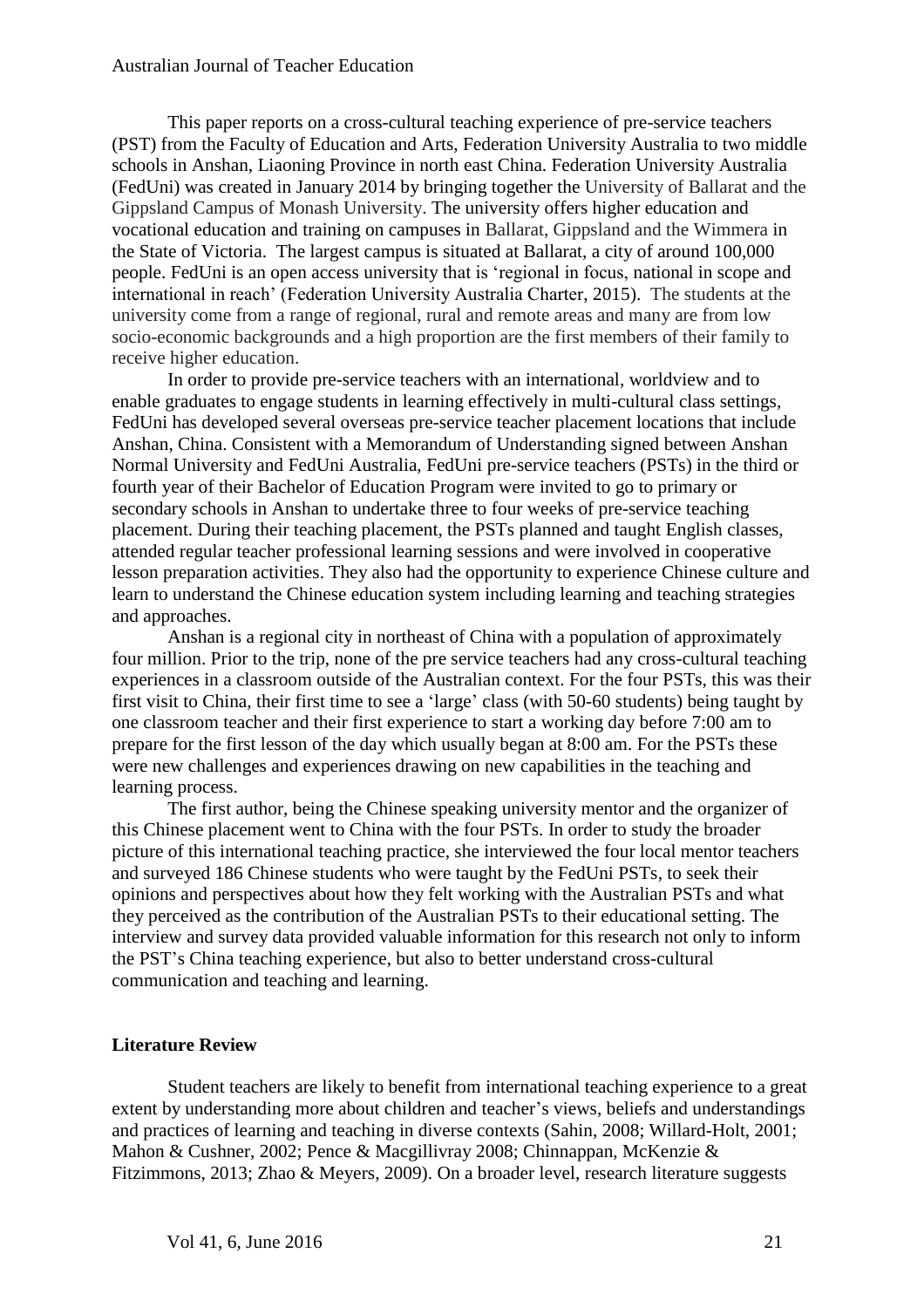that the benefits of an international teaching experience are professional and personal growth, including increased confidence, a better appreciation and respect for differences of others and other cultures, and an awareness of the importance that reflection play in professional cultural growth (Chinnappan, McKenzie & Fitzsimmons, 2013, cited in Pence & Macgillivray, 2006; Tome, 2004; Willard-Holt, 2001). Research on similar teacher education programs suggests that international experiences may contribute to student teachers' development in many different ways, such as improved: flexibility, tolerance, patience, self-confidence, selfcriticism, politeness, independence and ability to adapt in a different culture (Willard-Holt, 2001; Mahon & Cushner, 2002; Chinnappan, McKenzie & Fitzsimmons, 2013). Willard-Holt (2001) concluded that international student teaching experiences may potentially change beginning teacher's thinking about themselves, curriculum design, and teaching strategies; enhance skills and abilities of effective teachers; enable and encourage examination of personal beliefs, habits and values, and foster commitment to open-mindedness.

There is a convergence of views about the value of overseas professional experience and evidence of the use of such programs at numerous teacher education programs in Australia and internationally. Nevertheless, there still remains a great deal more focused research to be done in order to determine the full efficacy of such programs, including the specific elements of teacher pedagogy and identity that they help develop (Chinnappan, McKenzie & Fitzsimmons, 2013).

While most literature focuses on PST's perspectives and growth during the international teaching practice, our literature review indicated that very few studies look at the feedback from local mentor teachers and local students in terms of how they feel about the PST's teaching approaches and what the PSTs bring to the local host schools and the communities because of the language barriers. Therefore the answer to questions about the impact of PST's international teaching experience on the local context remain uncertain and need to be explored further. The focus of this research was to examine not only how the China teaching experience affected Australian PST's perspectives about teaching and learning and their personal and professional development, but also to explore what the Australian PSTs bring to the local Chinese context. This was achieved through examining the experiences and voices of local mentor teachers and students. Our study aimed to answer the following research questions:

- 1. How do the Australian PSTs reflect on their China experience, and what is the impact of this cross-cultural placement on the Australian PST's personal and professional development?
- 2. How do the Chinese mentor teachers and students perceive their experiences with the Australian PSTs, and how does this cross-cultural practice contribute to the local context from the viewpoint of mentor teachers and students?

The entire research was organized around the exploration of these central questions. Based on these questions some more specific reflective questions were developed to seek feedback from the three different participant groups. The research was approved prior to the China trip by the Ethics Committee of Federation University Australia.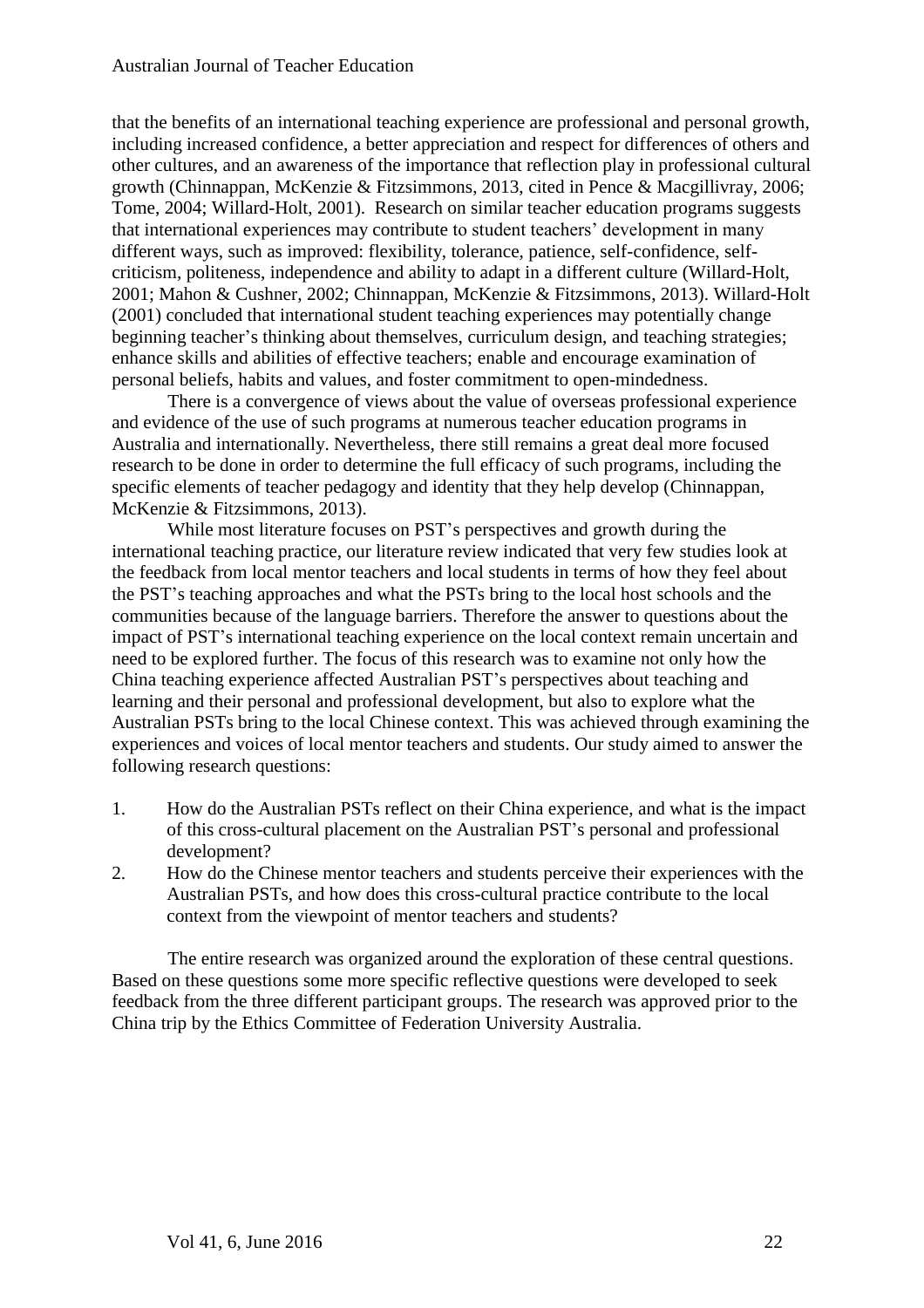#### **Research Methods and Procedures**

The principles and practices of a qualitative case study were employed for this research project. Underpinning this qualitative approach was the fact that case-study research is oriented toward developing 'thick' descriptions of particular phenomena (events, experiences, and the meanings that are attached to them) within an epistemology of the particular (Merriam, 1988). In the tradition of case-study research, this study sought to provide a particularistic, holistic and descriptive account of how Australian PSTs interpreted their experiences in China and how the Chinese mentor teachers and students perceived their experiences working with the Australian PSTs. The research was also guided by the belief that case study is the preferred strategy when:

- a 'how' or 'why' question is being asked about a contemporary set of events, over which the investigator has little or no control (Yin, 2003, p.9)
- researchers are interested in insight, discovery, and interpretation rather than hypothesis testing (Merriam, 1990, p.10)
- the kind of evidence required is what people tell you and what they do which enables the researcher to understand the meaning of what is going on (Gillham, 2000, p.10).

Using this qualitative case study approach, we organized this research project to enable the voices of the participants to be heard. In order to protect the anonymity of the participants, pseudonyms have been used throughout the study.

The four fourth year students from the Bachelor of Education program voluntarily participated in the research. These PSTs had already successfully completed more than 70 days of professional placement at primary and secondary schools in Australia. The minimum requirement for registration by the Victorian Institute of Teachers (VIT) is 80 days of supervised teaching experience.

There were two male PST participants: 'Daniel' age 27 years, and 'Tim' age 28. There were two female PSTs: 'Laura' age 26 years and 'Amanda' age 23. They were all Australian born and of AngloSaxon backgrounds. Before the trip, they had very little knowledge or understanding of China or the Chinese education system. They were selected from the applicants by staff from the Faculty Professional Experience Office based on the PST's academic results and their interest and request to undertake a Chinese teaching experience. The Chinese partner university offered free accommodations for both the PSTs and the university mentor. In addition, each of the PSTs received a subsidy of AUD\$2,000 from the Asian Mobility grant provided by the Australian government which made the trip financially possible for the PSTs. At the beginning of the trip, they did not have any Chinese language skills.

During the three-week international teaching placement in China, the PSTs kept journals, which included daily experiences at school and other details of cultural experiences and excursions. The PSTs reflected on what they had observed at the school and how they felt about the Chinese educational concepts, student learning activities, teaching strategies and approaches, and also the lessons they taught. They also included observations and reflections on their weekend activities outside of school. At the conclusion of the trip, the student teachers completed final reflection papers, which were key data sources for this research. In addition, the researcher's records of class observation in China and email communications with the PSTs were also used as data sources.

Under the arrangement of the partner university, the local District Education Bureau arranged two of the top ten key Middle schools (junior high schools, Year 7-9) to each host two of the student teachers. One of the schools had around 2,500 students and 44 classes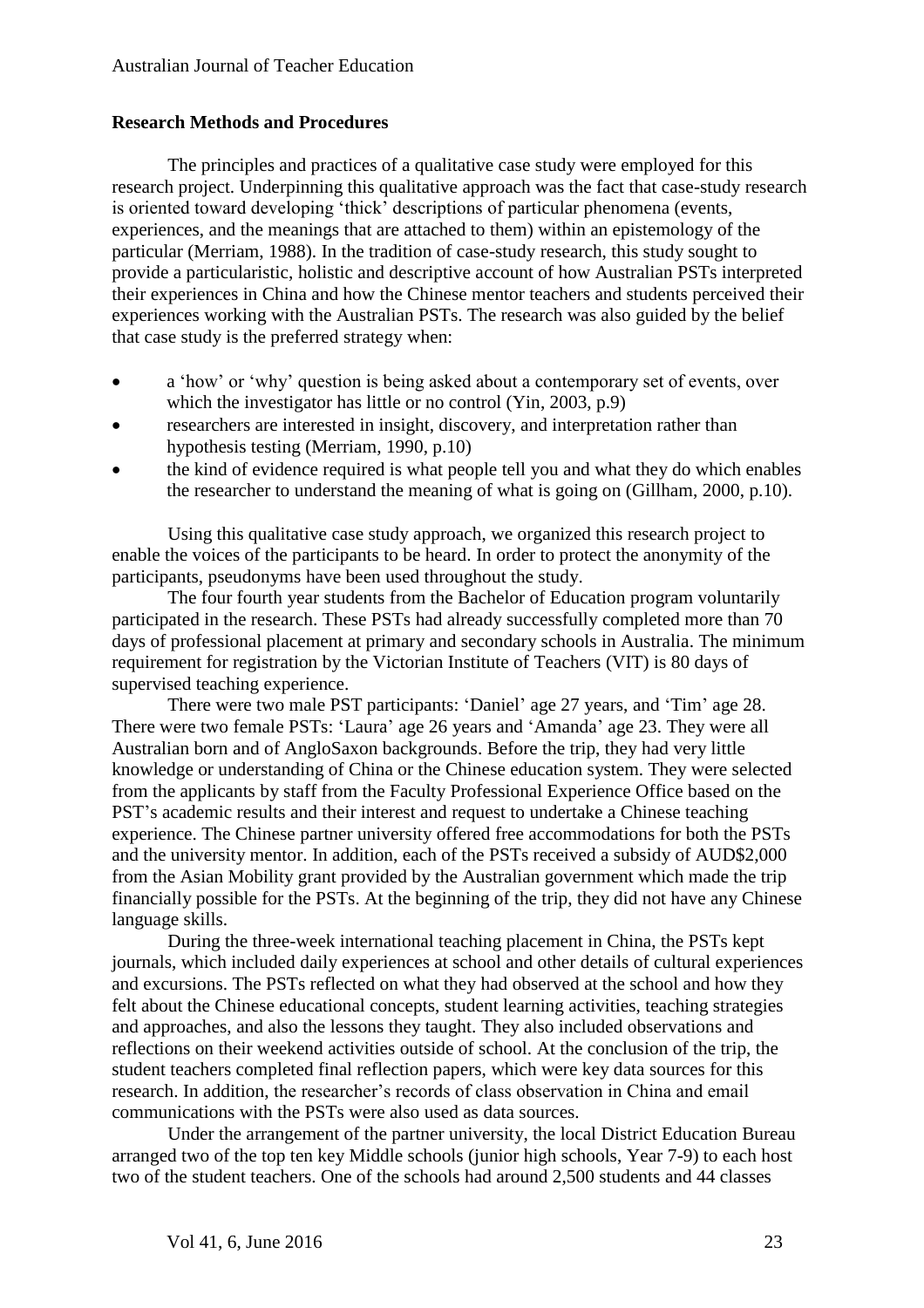where the PSTs Daniel and Tim undertook their professional experience. The other school had around 2,000 students and 36 classes where the PSTs Laura and Amanda undertook their professional experience. Each of the schools selected two experienced leading English teachers as the local mentors. The student teachers not only gave lessons to the classes of their mentor teachers. They also delivered English lessons to other Year 7 classes. There were at least one or two lessons per day for each student teacher. In addition, they were involved in the collective unit and lesson planning and preparation with the group of English teachers in the school. They observed lessons delivered by other teachers and were involved in other activities such as becoming judges for the English language speaking competitions at the school and organizing some extra-curricular activities. In particular, as arranged by the local District Education Bureau, Daniel and Tim gave a demonstration lesson for over than 100 English teachers in the District. The principals of the two host schools have given extensive support for the placement activities and the two schools had been well prepared for this special placement.

Four local mentor teachers from the two host Chinese schools were also invited to participate in this research prior to the PSTs China professional experience. During the initial contact, the purpose of the study, the research process, and what would be required of them if they agreed to participate, was outlined. All of the Chinese teacher participants were female classroom teachers for a Year 7 class in their respective schools. They all had over ten years of experience in teaching English. Two of them had spent some time overseas in an English speaking country. However this was the first time for all four teachers to experience supervision of Australian PSTs who had no Chinese language skills.

After the Australian PSTs left China to return to Australia, the first author conducted a 40-60 minute individual interview in Mandarin with each of the local mentor teachers asking them about their feelings and personal and professional experiences while working with the Australian PSTs and their understanding of the contributions that the PSTs made to the local student's learning. All interviews were audio-recorded with the consent of the informants.

**T**here were 186 local Chinese students in the classes of the four local mentor teachers who participated in this study voluntarily. They were all Year 7 students in their first year of Chinese secondary school. After the Australian PSTs completed their placement in China, the Chinese students were surveyed about their opinions and attitudes of learning with the Australian student teachers. The survey was administered in their self-study time in the class. The students were informed that they did not have to put their name on the questionnaire. More importantly, it had been emphasized that their answers were not connected to any assessment outcomes of their performance in school to encourage children to express themselves openly.

'The challenge [of qualitative research] is to make sense of massive amounts of data, reduce the volume of information, identity significant patterns, and construct a framework for communicating the essence of what the data reveal' (Patton, 1990, pp.371-72). The authors coded key words, thoughts and main issues that identified key ideas, opinions, comments and concepts identifying the particular themes from the data. The process of sorting data segments into conceptions and categories, as well as identifying, rearranging, refining and modifying these in order to reflect emerging themes, was highly recursive. The data from the participants was analyzed, synthesized and interpreted to provide the findings for this case study project.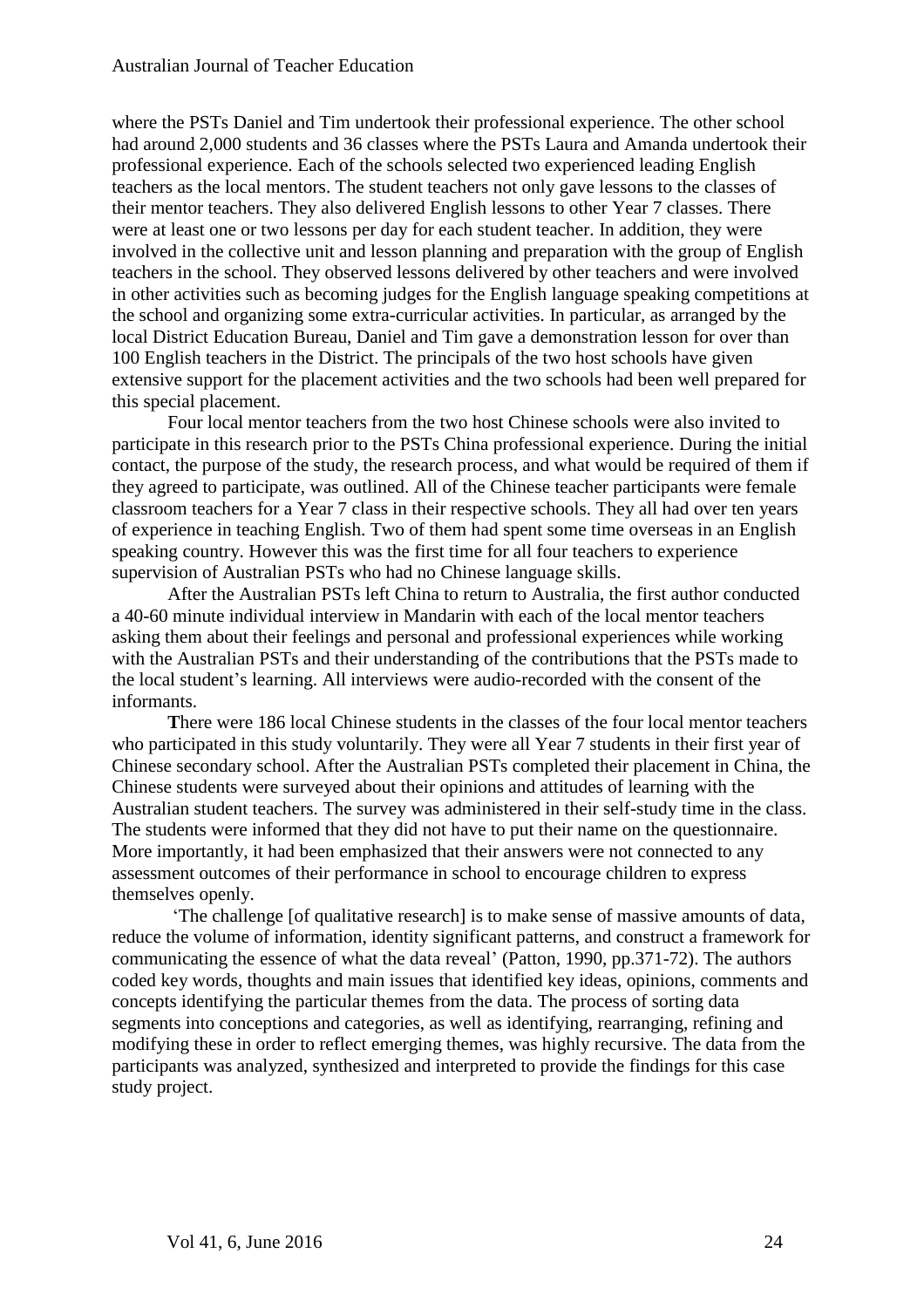#### **Findings and Discussion**

To present the research findings we have organized the data into three broad themes; firstly, valuable cultural experiences for all participants; secondly, differences in educational concepts and teaching strategies, and thirdly, PSTs reflections of their personal and professional development. We recognize that these separate themes can be interpreted in multiple ways and extended across various categories. Where possible, for the purposes of this paper, we have focused on the original voices of the participants.

In general, the Australian PSTs, local mentor teachers and local students all highly valued this cross-cultural experience and considered it as an unforgettable and meaningful life experience. Some core values in traditional Chinese culture such as: respect for teachers, hospitality, and friendliness impressed the PSTs very much. The warm welcome and friendly treatment by the host school teachers and students, was remarked upon repeatedly.

#### **Valuable Cultural Experiences and Relationships for Australian PSTs and the Chinese Teachers and Students**

The PSTs all mentioned how stimulating and exciting the cultural experiences were for themselves and how they were welcomed warmly into the schools and the culture. Daniel wrote:

*Chinese students have been the friendliest and most respectful that I have come across in my time as a pre-service teacher. Similarly, all teachers have been very welcoming. Despite the linguistic barriers that exist between myself and many of the non-English speaking teachers, their non-verbal communication suggests a very warm and welcoming nature.* (Daniel)

The sense of being respected and warmly welcomed to the school regardless of the language barrier was important to enable Daniel to feel comfortable and willing to do his best in his capacity as a student teacher. He went on to explain:

*My mentor teacher did a great job of gradually handing me more responsibility as I became more comfortable and familiar with my classes. I feel that this has helped me to get a grasp of the approaches to Chinese teaching and learning, before implementing my own teaching style. I have gone from being quite nervous in not knowing how I will bring my own teaching style to China, to being very confident in doing so, and I believe this is due to my mentor and the way she eased me into my role as an English teacher in a foreign school.* (Daniel)

Similarly, Laura expressed feeling warmly welcomed and highly respected and then went on to make some comparisons with Australian students. She wrote:

*The Chinese students showed me a level of respect that I have not yet experienced in classes in Australia and in return I really felt like I was giving them more responsibility than their Australian counterparts and treated them as though they were much older than they are because of the respectful manner in which they acted …. They were so dedicated to their study, it was such a difference to the Australian students I was so used to. The majority of students knew what they wanted to do post-school, but if you asked that question of Year 7s in Australia very few could give you a realistic response*. (Laura)

Both Daniel and Laura from each of the two schools noted the respect they received, the positive cultural experiences they had, and felt very comfortable to work in the Chinese schools. They appreciated the opportunity they had to learn more about intercultural communication and teaching and learning in a Chinese school setting. Laura also highlighted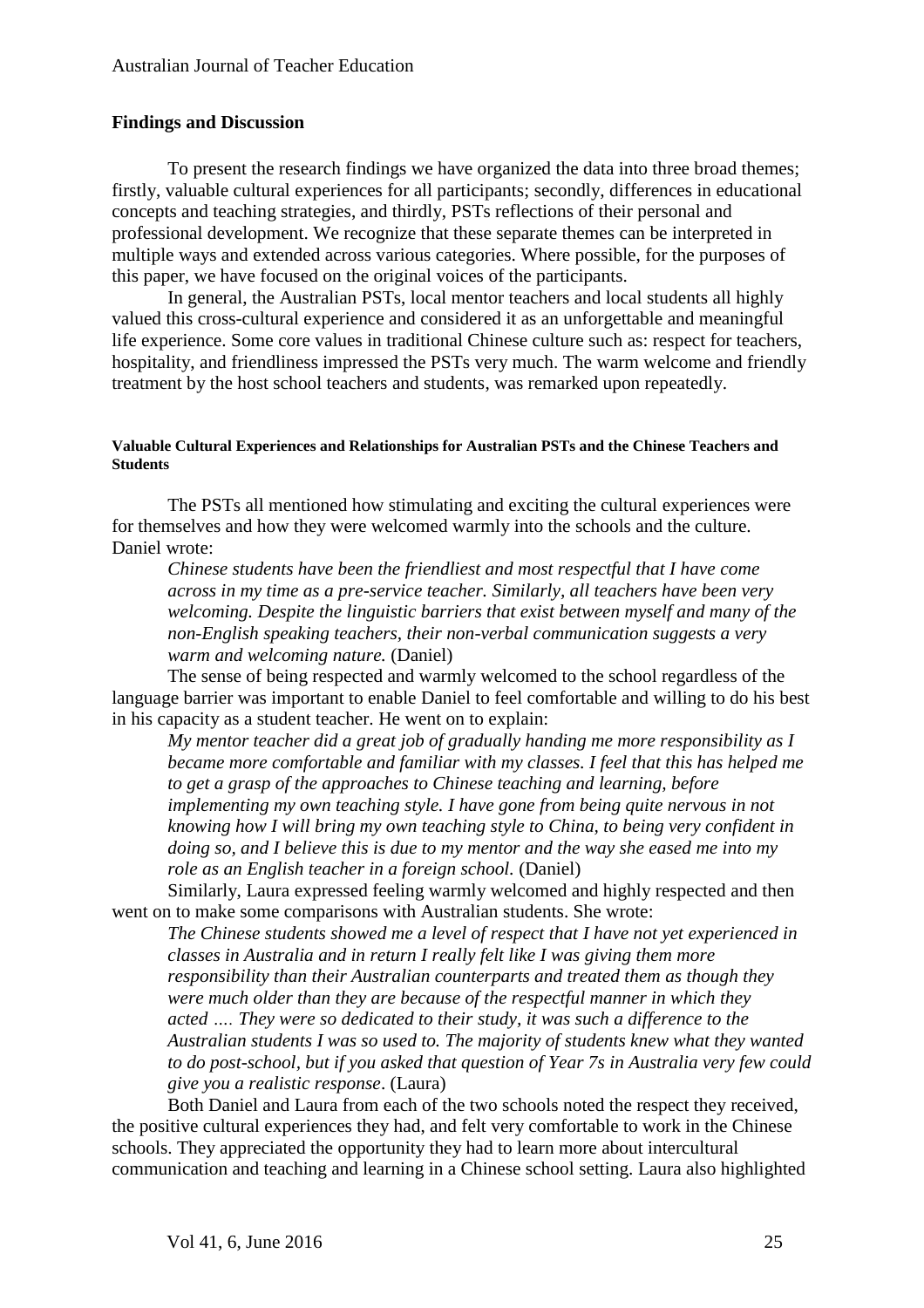the differences of her experiences with Australian students and the focus of the Chinese students learning and well thought through plans the students had for their future study and work ideas.

#### In an email, Amanda wrote:

*Before coming to China I didn't have many assumptions about Anshan or China as a whole; yet when arriving I didn't expect to be so welcomed. I never felt alone or neglected and the staff and students were always welcoming and friendly. The students were beyond amazing; their manners, willingness to learn, intelligence and hardworking [approach] added to my enjoyment during my placement. What struck me most was how well behaved and disciplined the students were with 60 students in the class and none left their seat or spoke out of turn. The teachers were extremely accommodating when we asked questions about the curriculum or students' needs and went above and beyond in providing us with the relevant information.* (Amanda) Tim expressed similar thoughts:

*Teaching in China has been an unbelievable and very rewarding experience. I have gained valuable teaching experience in how to teach a foreign language to students. I have learnt so much about the education system in China and how different it is to Australia. I have learnt about Chinese culture (celebrations, one child policy, food, economy, politics, employment, and lifestyle, etc.). But most importantly, I have made many new friends who were very welcoming and friendly towards me…. the students' positive reactions to my teaching was very rewarding professionally… I have had a once in a lifetime experience in Anshan and I will hold everything and everyone in my heart.* (Tim)

All four students agreed about the warmth of the welcome and the respect they were given by students and teachers. Amanda noted the students were 'beyond amazing' in describing the students intelligence and eagerness to learn. All four PSTs highlighted the student focus on and engagement in their learning.

Similarly to the PSTs responses, the local mentor teachers also enjoyed working with the Australian student teachers. During the interviews, Teacher Zhang said:

*In my nineteen years of teaching experience, this is the first time for me to supervise an overseas placement student. Daniel is very pleasant, positive, humble and approachable. The children were very fond of him. They are eager to practice English with him both in class and after class. There is no sense of alienation despite him being a foreigner. … Daniel has brought something that my students and myself have not experienced before. The outdoor class "talking about weather" he designed has greatly promoted the enthusiasm for studying English amongst the students*. (Zhang)

The Chinese teachers observed the behaviors and actions of the Australian PSTs and reported that they realized there were some core values exemplified by the PSTs, such as: honesty, sincerity, seriousness, democracy and equality, as well as a tolerance of different cultures. All mentor teachers had very positive impressions of the PSTs professional behaviors including their willingness to be involved in active engagement with the students learning. Mentor teachers also agreed that the student teachers were very good ambassadors to represent Australia and to share various aspects of the Australian culture and people.

Teacher Liu, from the other local school commented that:

*Laura and Amanda have brought us a lot of pleasant surprises and opportunities for cultural exchange. Our school has close relationships with our sister schools in USA and does not have a lot of contact with Australian schools. They came and introduced us to the culture and customs of Australia and our students were very interested in them. Through the lessons on the "Australian culture" and "Australian animals", the enthusiasm of the students in learning English was improved.* (Liu).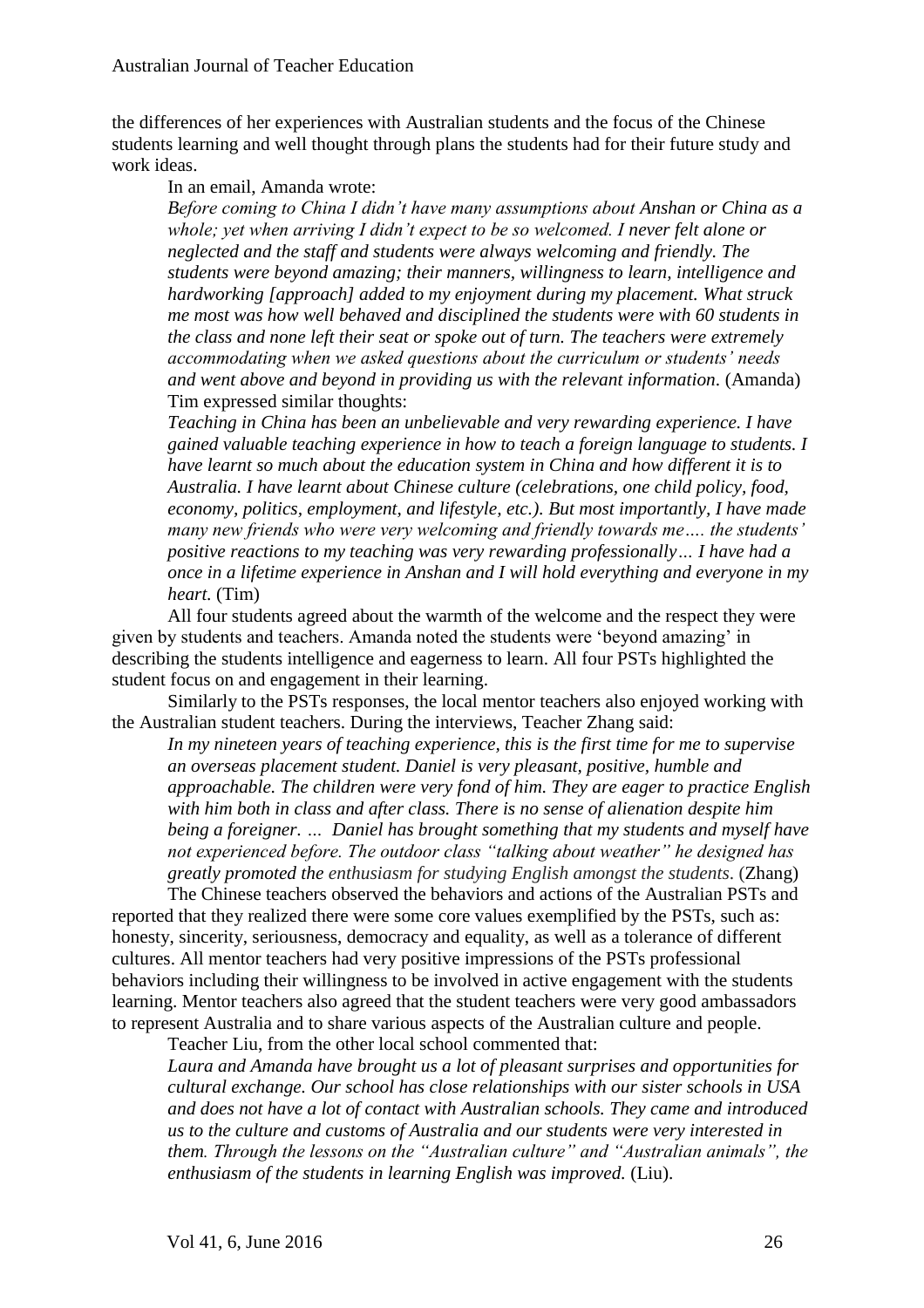Teacher Liu noticed that the local students were very happy in their learning experiences and regarded this as a useful and ongoing emotion in the student's learning which would enable them to learn more positively and confidently.

The comments of mentor teacher Li were also very positive:

*I felt that Amanda has the potential to be an excellent teacher. She is used to kneeling on the ground so that she can communicate with children at the same eye level. This has moved the kids and myself. The whole class liked her very much. On the day she left, she cried and so did the children and myself. The scene was really moving and touching. … The potential of the students were well discovered using the discussion activities within the classes she designed. As there were different roles with the groups, the learning needs of students at different levels were all catered for. I felt that this is great and allowed me to see the learning potential of some of the students in my class which I had not discovered before.* (Li)

It is an important insight that the teacher, Li saw the learning potential of some of her students in a different way when she observed their learning while they were being taught by Amanda using different teaching strategies. The planning of different discussion activities and changing the roles the students took in the group work, and the various ways they expressed themselves was carefully observed by the teacher who had the time and knowledge and interest to observe her students learning from a different viewpoint.

Another teacher, Mrs Wang, had other observations on the professional skills and working ability of the PSTs. During the interview, Mrs Wang said:

*Their ability to work collaboratively including developing harmonious relationships with colleagues and students is something that I particularly appreciated. Their enthusiasm towards the profession including the patience and love shown to the children is something that I do want to highlight. The PSTs increased the student's interest in English learning. Personally, it has been a very enjoyable experience working with them.* (Wang)

Mrs Wang went on to speak about how many of her students were now more able and confident to speak English because they had a good relationship with the Australian PSTs and were eager to communicate in English.

*Every child in my class now dares to open their mouth to speak English. This is the greatest success from my point of view. The Australian PSTs did not bring about marked improvement in the students' test scores but I can observe the changes in the children. In the past, I have two children in my class who almost refused to participate in any class activities but they voluntarily speak in his class, which is a clear improvement* (Wang).

Not only the PSTs and the mentor teachers but also the local Chinese students expressed how valuable the cultural experiences were for their learning.

In response to the survey questions the Chinese children commented positively on the student teachers' work and professionalism. Most students expressed important learnings and pleasant and enjoyable feelings working with the FedUni PSTs. In responding to what they liked about their Australian teachers, students responded to the anonymous questionnaire with the following typical comments:

*I liked their class because they never blamed us, they respects us and treat us as friends …*

*I enjoyed their sense of humor and the teaching strategies of edutainment [learning that is both educational and entertaining].*

*As a teacher, they are nice, friendly, open minded, enthusiastic and kind … I feel zero distance between teacher and student and also we are equal as human beings.*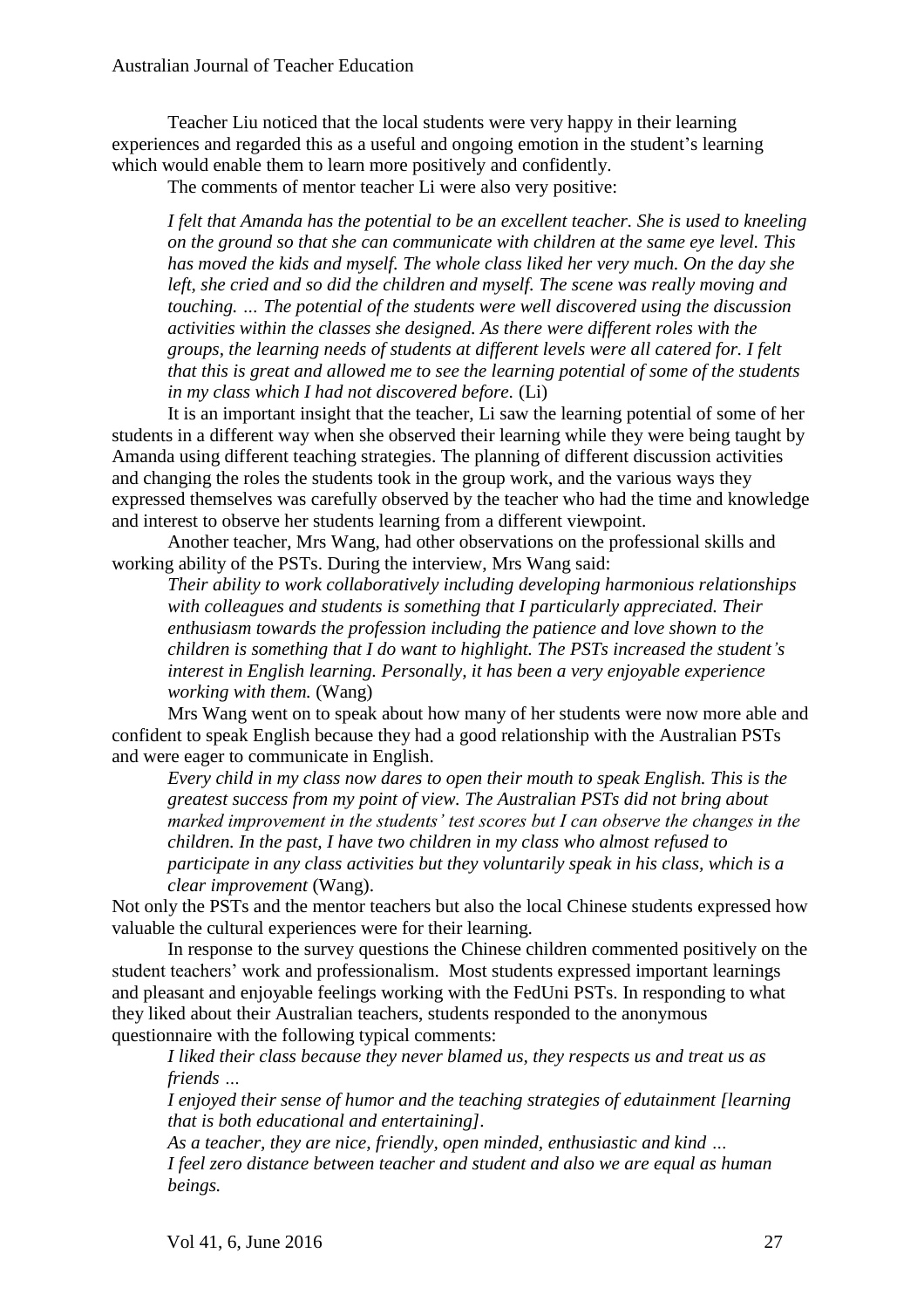*They are teachers who are easy going and approachable, they always answer our questions patiently* (Questionnaire responses from local students)

The local students were clearly impressed with the respect and equality they felt in the relationships with the PSTs. The students felt that their questions were answered with patience and dignity, and that they were not blamed when they made mistakes in their classroom. All these aspects helped build students confidence and engagement in their learning of English.

When asked about what they would say to the PSTs in terms of their teaching, the students commented:

*Your warm and cheerful personality touched me deeply. We learned a lot about Australia, and Australian culture from you … Thank you to let us know learning English could be so interesting and amazing. I changed my opinion towards English learning because of you … Thank you very much for bringing a breath of fresh air to my school life.* (Questionnaire responses from local students).

All of the above voices from the three groups of participants confirmed that this is not only a teaching and learning professional experience but also a mutually beneficial crosscultural experience that contributes to the cultural understandings of all participants. In particular, it stimulated the interest and engagement of these Chinese students in learning English language, as well as Australia as a country, the Australian people and Australian culture. Most importantly, it provided a new perspective for the Chinese students to think about their approaches to learning English. To this end, the significance of this cross-cultural teaching experience was not limited to teaching and learning but extended to a more broad landscape of mutual understanding between the two cultures.

#### **Major Differences in Educational Concepts and Teaching Strategies**

Besides the very pleasant feelings the three group's participants had in terms of building cross cultural understandings, data revealed substantial differences in educational concepts and teaching strategies between the two societies and the two educational systems because of the vast contrasts in social, political and cultural contexts.

The PSTs, in commenting on their understandings and learning about Chinese school education, Chinese teachers' methods and approaches and the ways they organize classes noted important differences.

Laura wrote:

*I was surprised by how intense and competitive it was, even at the Year 7 level, particularly considering the student ages. I am not sure that I could really comment because the situation was so totally different to any that I have experienced in Australia. With 50 plus students in a classroom it is difficult to really get an understanding of the class organization. I think the curriculum was a little bit daunting… And the most difficult aspect in terms of lesson planning and trying to integrate an Australian way of learning into our classes was the lack of space inside the classroom. We are very used to having ample space both inside and out in which to work, but this is not the case in China. … It certainly required some different thinking.* (Laura)

It was difficult for Laura to comprehend the competitiveness in Chinese education system. The limited classroom spaces and the class size with 50-60 students in one class brought new challenges to the PSTs classroom organization and teaching routines. The spaces for learning and the ways students and teachers could move around within the spaces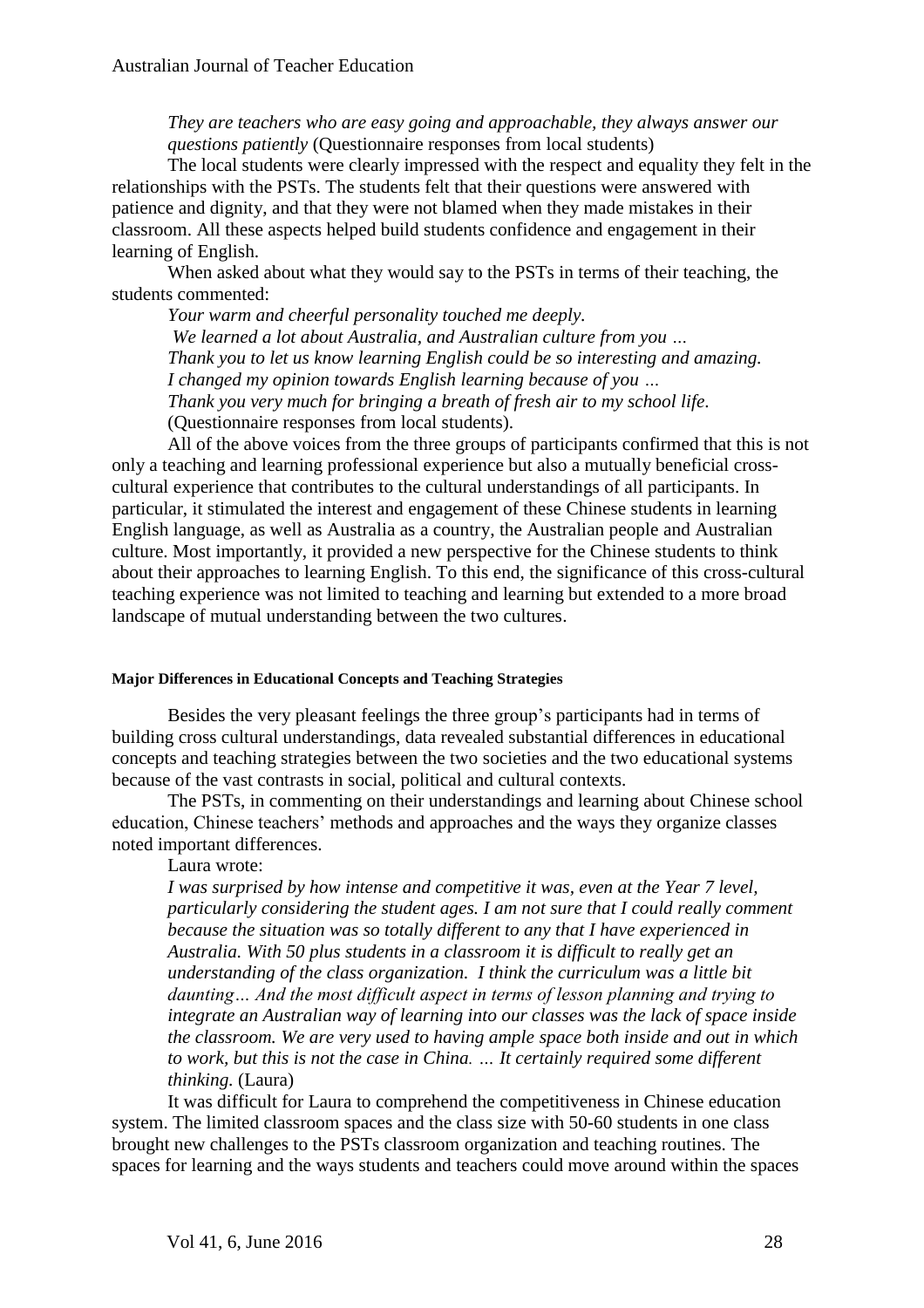was something that is valued in teaching for diversity and inclusion in Australian school settings. This also links to the previous example where Amanda was noted as being able to move around the classroom and kneel next to children to connect with them at eye level, as noted by one teacher and also the students.

In terms of the differences between the two educational systems, Daniel wrote in his reflective paper:

*The students seem very unfamiliar with some of the Westernized teaching strategies that I have been implementing, yet most will keep at a task until they fully understand. Although the overall philosophy of teaching and learning in China was extremely different to what I have experienced in Australia, it is clear why it works in China. The big class sizes, frequent formal assessment and overall content of the curriculum that must be learnt, dictate a rote-based approach to teaching.* (Daniel) In reflecting on the different social and cultural approaches, Tim wrote: *What I observed in English learning and teaching was a heavy emphasis on grammar exercises and comprehension exercises, because most of the marks in the exams focused on this. I think cultural differences between Australia and China are very apparent when it comes to expectations of student performance. Pressure for high performance from parents, the school and society is reflected in students studying extremely hard. I think that to have a good understanding of the way schools work in China, including teaching methods and student behavior, you have to have a good understanding of Chinese culture.* (Tim).

From the local teachers' point of view, the PSTs comments can be interpreted from another perspective. During the interview, teacher Wang talked about the major differences between the two systems.

*The two cultures are very different. As I learnt from my overseas experience, the Australian approach is to develop through a learning environment of classroom activities and topic assignments. Ours are about completing a certain number of teaching objectives with a certain number of knowledge points in a lesson within a class. In the first lesson, Amanda organized a very good activity but it has consumed a lot of time. According to our evaluation criteria, it should be said that the teaching objectives have not been achieved in that class.* (Wang) Mrs Wang continued:

*Although they are very strong in stimulating the learning interest of the students, to tell the truth, our teaching method is geared more towards getting good examination results. They emphasized the organizing of various classroom activities. Letting the children participate and be involved in the practice is no doubt a good idea, but it inevitably missed some knowledge points or, to put it in another way, examination points. The criteria to evaluate learning outcomes are quite different in the two systems … after all, the English examination from junior high to enter senior high school does not involve a lot of listening and speaking skills. Their English proficiency, at the end, will be evaluated by answering written questions. No matter how good their oral English is, it cannot be demonstrated at the examination. After the student teachers left, I have had to supplement my students learning by individual knowledge aspects and what is to be tested in the examination.* (Wang).

In this example the teacher explained that she had to do more after the PST left her classroom to prepare the students for the tests and this was therefore of some concern to her. If this happens often then it is possible that the teacher may not agree to having other students from Australia if it means more time and work required of teachers ,or if their students don't attain the required skills to do well in their future tests.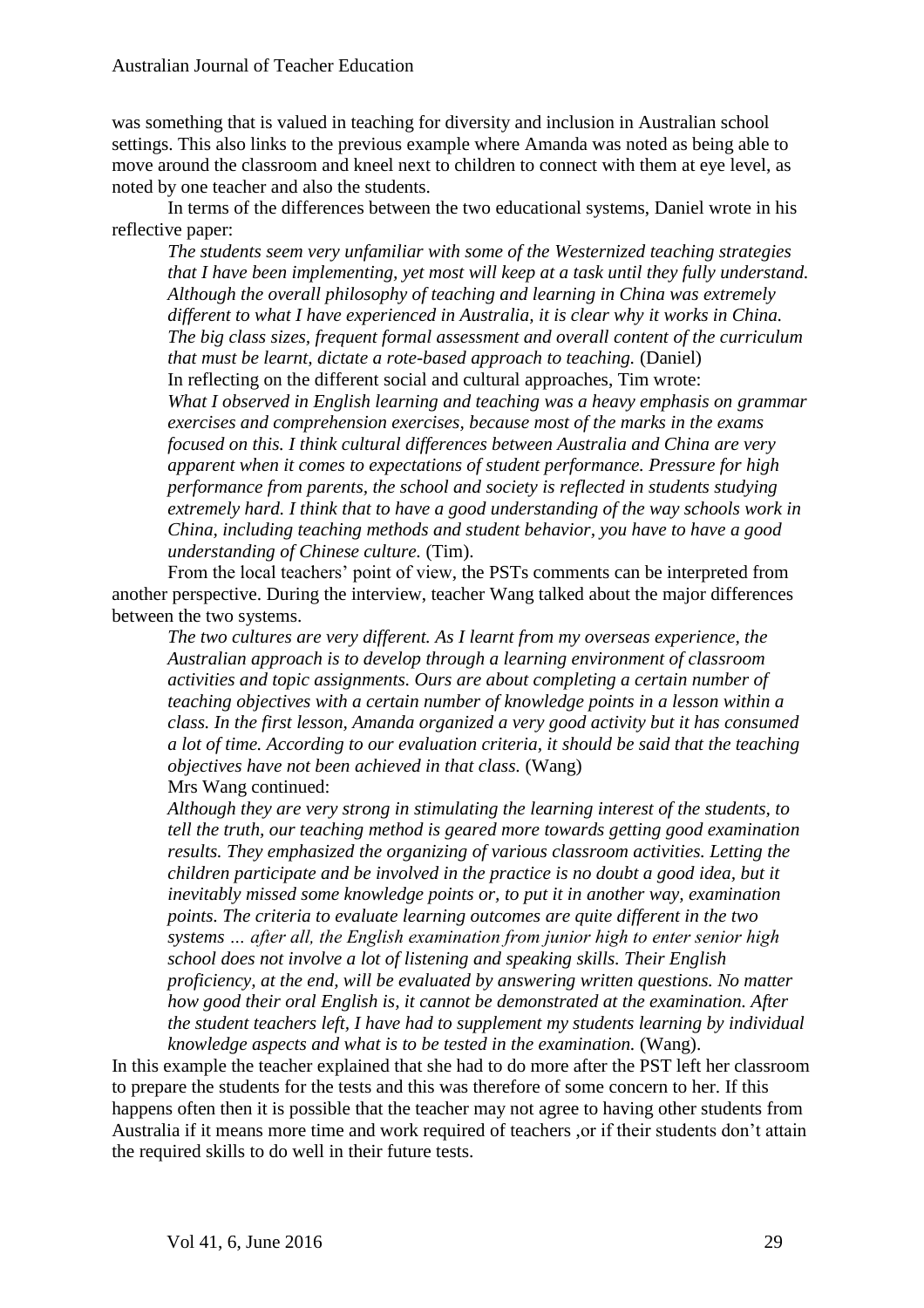In terms of the different educational concepts between the two systems, the children's answers to the survey questions was another way to provide meaningful perspective. In response to the question, "What do you like about the Australian teachers?" the Chinese students reported that the classes were:

*Vivid, lively, rich, colorful and interesting, they do not follow one pattern and are not limited to teaching subject knowledge only*

*Her class made me feel relaxed without pressure* 

*He was able to create an interactive classroom atmosphere, encourage us to participate actively.* (Questionnaire responses from local students).

In commenting on 'the most impressive moments you remember from your learning with the Australian teachers', most children shared fond memories about the physical education class, the outdoor English classes and the idea that learning English can be a happy experience. They responded:

*He took us to the playground which was the first outdoor English class I had in the past 7 years in school. I still remember the English words and expressions learned that day and they are hard to forget …* 

*I started to see English learning in a different way and started to be interested in English which was the subject I didn't like before.*

*She made me feel learning English could be an interesting and enjoyable thing. I enjoyed the PE class he offered and played basketball with us as a team member. In the past 7 years of my schooling, no other teacher did that the same way except the PE teacher.*

*The outdoor English class was unique and a really special memory for me with a lot of fun, joy and laughing.* (Questionnaire responses from local students)

In commenting on ways to improve the PSTs teaching, the children were honest and frank in expressing their opinions and also had many points in common with their teachers' comments.

*I hope he can speak a bit of Chinese and can use Chinese materials and resources to explain the words or sentences that we didn't understand well.*

*I hope they can focus on subject-matter knowledge a bit more, especially the learning points for tests and examinations. I am concerned that their way was not necessarily able to improve my test scores which is very important for every one of us.* (Questionnaire responses from local students)

The above data from the three subject groups clearly indicated the considerable difference between the two educational systems in terms of educational expectations, perceptions of learning and teaching, teaching strategies and approaches, assessment and testing of students, classroom management and organization and flexible use of classroom spaces.

Examination-oriented education has long been deeply embedded in Chinese culture and society. As the result, teachers tend to focus on academically promising students and rote learning dominates classroom teaching. Students are weighed down by excessive homework and examination pressure.

*The pressure on students to succeed at school has been further exacerbated by the economic reforms and the increased stratification of society as well as the One Child Policy which has increased the weight of expectation on each child* (Dello-Iacovo 2008, p.2).

 The fact that students in Year 7 already have a good idea of what they are intending to do in their future careers is an example of the cultural values of the society. Consistent with the traditional Chinese cultural values, all parents and extended family members have high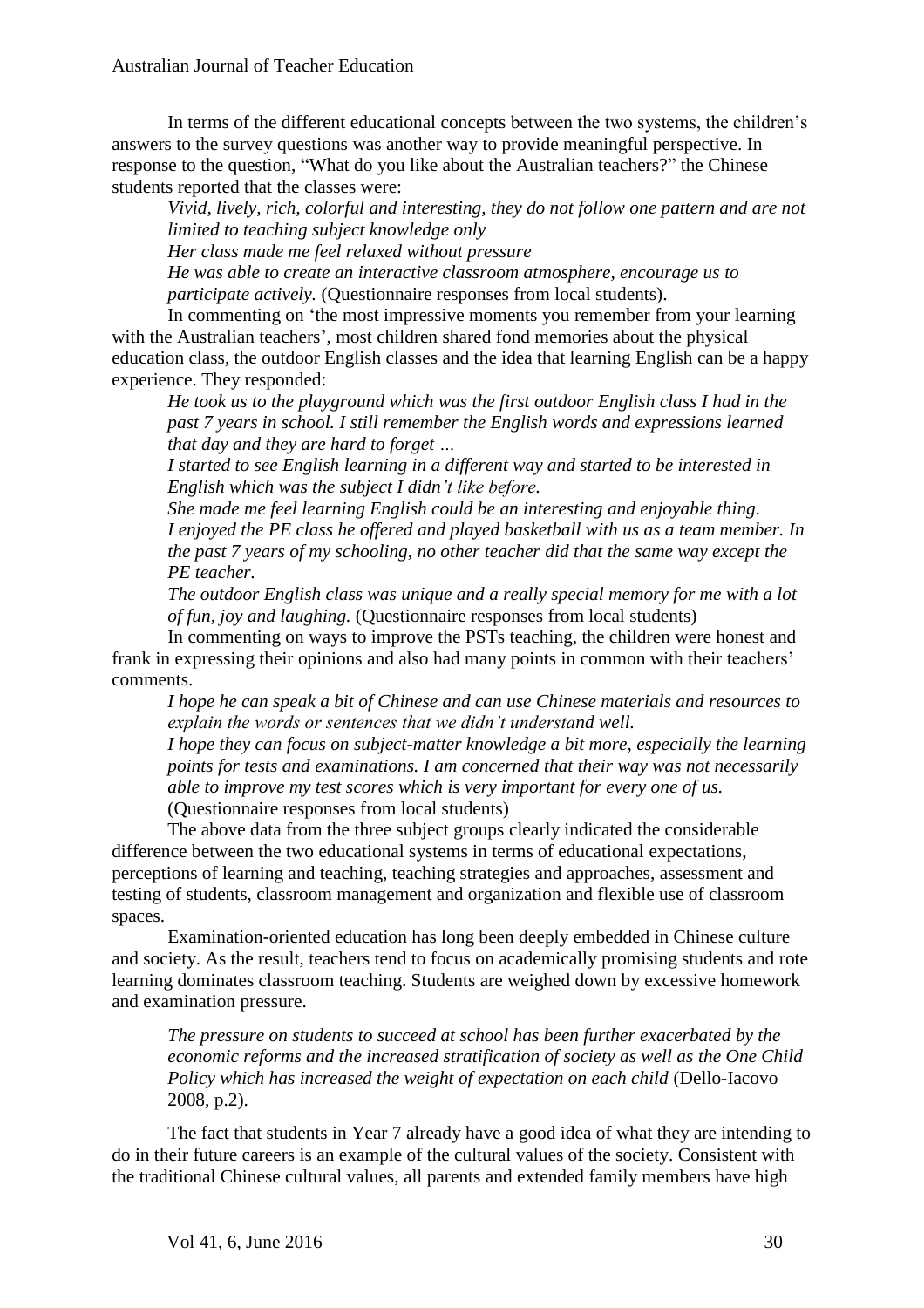expectations for the younger generation. It is easy to understand that educational achievement is a direct pathway to getting a good job and a high salary in the densely populated Chinese society where to access resources and opportunity is limited. Therefore the students are highly motivated in their learning with an educational system that has a strong emphasis on testing and examination results.

*In today's Chinese education system there are two important examinations for students: (1) Entrance Examination from junior high to senior high school and (2) the Entrance Examination from senior high school to university. In practical terms the results of the Entrance Examinations are directly linked to schools status and students who do well in these exams gain admission to the superior senior high schools and universities. The success rates in these two examinations are used as the key standards for school evaluations, and the consequent flow of resources.* (Hickey & Jin, 2010. Pp.22-23).

In fact, these examinations are widely seen as "the baton of education". As a consequence, the promotion rates achieved through these examinations has become the key focus of school leaders, teachers, students and parents. These realities, coupled with the cultural desire for highly successful "dragon children" and the One Child Policy, have fuelled the already strong ambition of Chinese parents for their only child's excellence in different level schools. Those cultural factors influence Chinese educational practice in school, and together with the big class sizes, highlight the deeply cultural nature of the pedagogy.

#### **PSTs Reflections on Their Personal and Professional Development**

All PSTs expressed that being part of an international professional experience placement was a valuable and a life changing experience for them as teachers in a modern society and as a global citizen in a complex world. All of the students reflected on the impact the experience had on their self-confidence as teachers and the desire to continue to learn and grow through this type of intercultural experience. Daniel wrote about his professional growth:

*The biggest skill I have developed in Anshan is the ability to explain things nonverbally. My ability to cater for visual and kinesthetic learners in my future classrooms will be exponentially greater than previously. The most difficult aspect of working with both teachers and students in Anshan has been the linguistic and cultural barriers that I have encountered. When using a word or phrase they were unfamiliar with, I didn't have the advantage of being able to use Chinese language to explain myself, which the Chinese students and teachers did frequently with each other when there was a misunderstanding. It certainly forced me to develop nonverbal approaches to teaching that I have not focused on in the past, so I feel that this was a great learning experience.* (Daniel)

In addition, Daniel wrote in his reflective paper:

*I value the cultural exposure that I gained in China, both at school and in my extracurricular activities, just as much as what I learned as a pre service teacher. I learnt that I should place higher expectations on students after seeing the amount of time and effort that students in China put into their education. Not only has my exposure to the work ethic of the Chinese encouraged me to expect more of students, but also of myself, as a professional and as a citizen of modern society.* (Daniel)

Laura, also reflected on her professional learning and the learning she gained about communicating with students including varying ways of learning, when she wrote:

*The important skill that I have brought back to Australia is an ability to recommunicate information in different ways when students don't first understand.*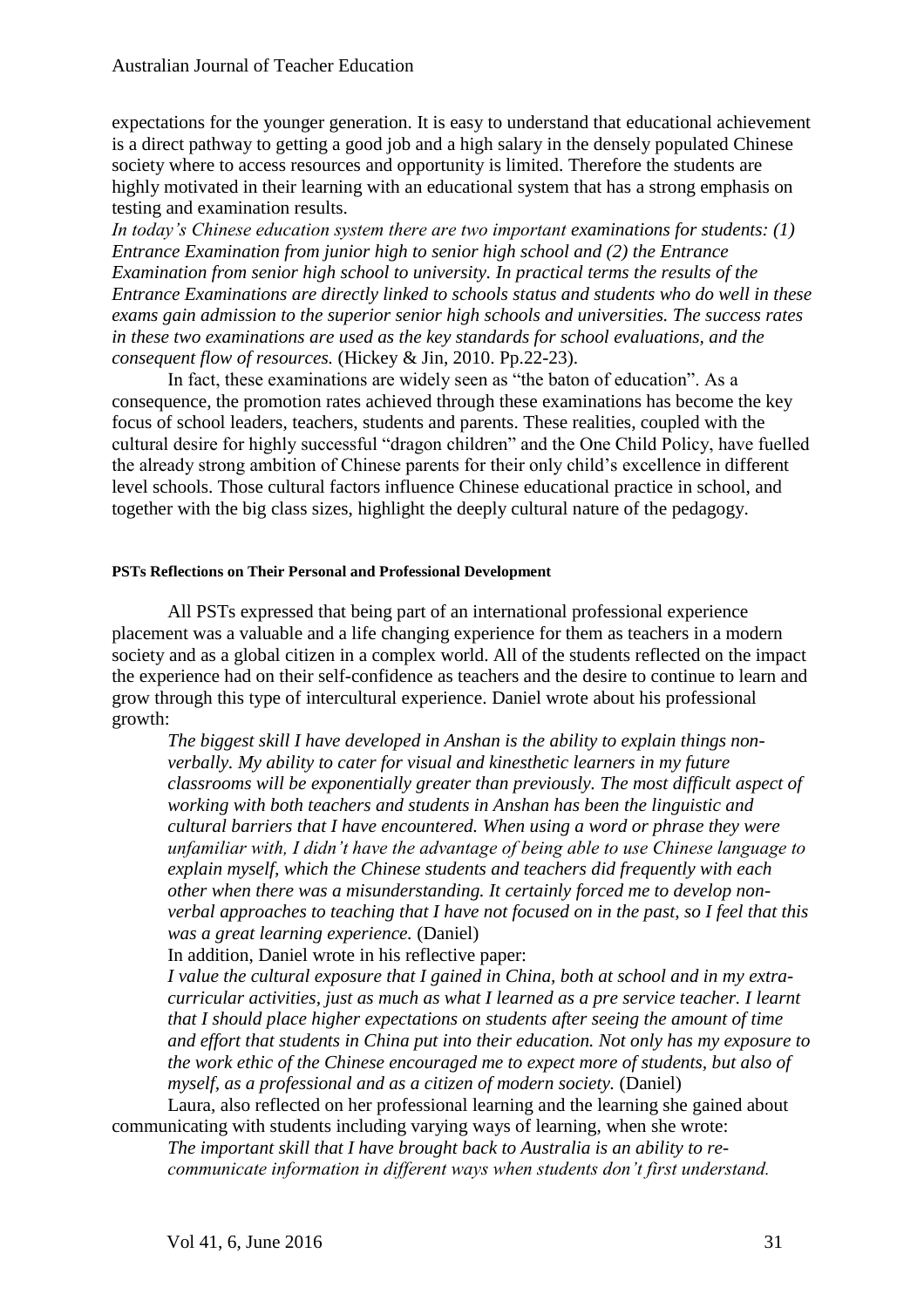*Although this was particularly noticeable in China because of the language difference I feel that this will be invaluable in the classroom in terms of explaining activities and learning items in different ways to appeal to students of all abilities and learning styles. I feel that my growth and further development of cultural understanding and awareness can help me with my teaching in Australian schools, particularly as Australia continues to become more and more culturally diverse.* (Laura) Amanda focused on another aspect of professional learning when she wrote about

teaching English as second language,

*I enjoyed this placement more than any other I did in Australian schools and the change of environment has changed me for the better for the rest of my life both socially and professionally. The professional development I have experienced improved my skills to teach English as a second language confidently; this is something I would not have been able to experience in an Australian school. I am now able to teach English as second language students in more appropriate ways through the experience and practice I have had during this placement.* (Amanda)

The international professional experience for Australian PSTs in China revealed considerable differences in educational concepts and teaching strategies between the two that is related to the very different social, political and cultural contexts. While the Australian PSTs demonstrated new ways to plan, organize and experience learning and speaking the English language to the Chinese teachers and students, some students actually spoke English verbally in classes that they had not previously felt able to do. The Australian PSTs were impressed by the Chinese children's intelligence, hard work, self-discipline and learning potential as well as the Chinese teachers' commitment and focused approach to their teaching. The local mentor teachers emphasized that they also learned important understandings from the Australian student teachers while supervising their teaching and learnt more about their own students learning by being able to stand back and observe their students more and by being involved in different learning approaches such as peer group cooperative learning alongside the Australian PSTs. The findings indicated that the Chinese professional experience enriched the Australian PSTs professional and personal lives, enhanced their confidence as a teacher in diverse educational settings and their cross cultural communication skills. The experiences of the PSTs professional learning in China also had implications for the learning enhancements for all the teachers involved as well as engaging the Chinese students in thinking about and reflecting on their own learning.

#### **Implications and Conclusions**

Findings from this study reveal the value of Australian PSTs learning through diverse multicultural experiences in a setting such as China. The ability to adapt to new cultural situations and to teach using different approaches are important professional skills that teachers need to understand and be able to enact in today's complex and changing world. The importance of using forms of non-verbal communication more positively as a teacher was also highly valued by the PSTs and student participants in this study. Most criticism came from the mentor teachers because the PSTs were not spending sufficient teaching time on specific knowledge that would be relevant to the Chinese tests and examinations. The English tests are written rather than spoken English, and it was the speaking of English that the PSTs were doing so successfully according to the teacher's observations and students comments.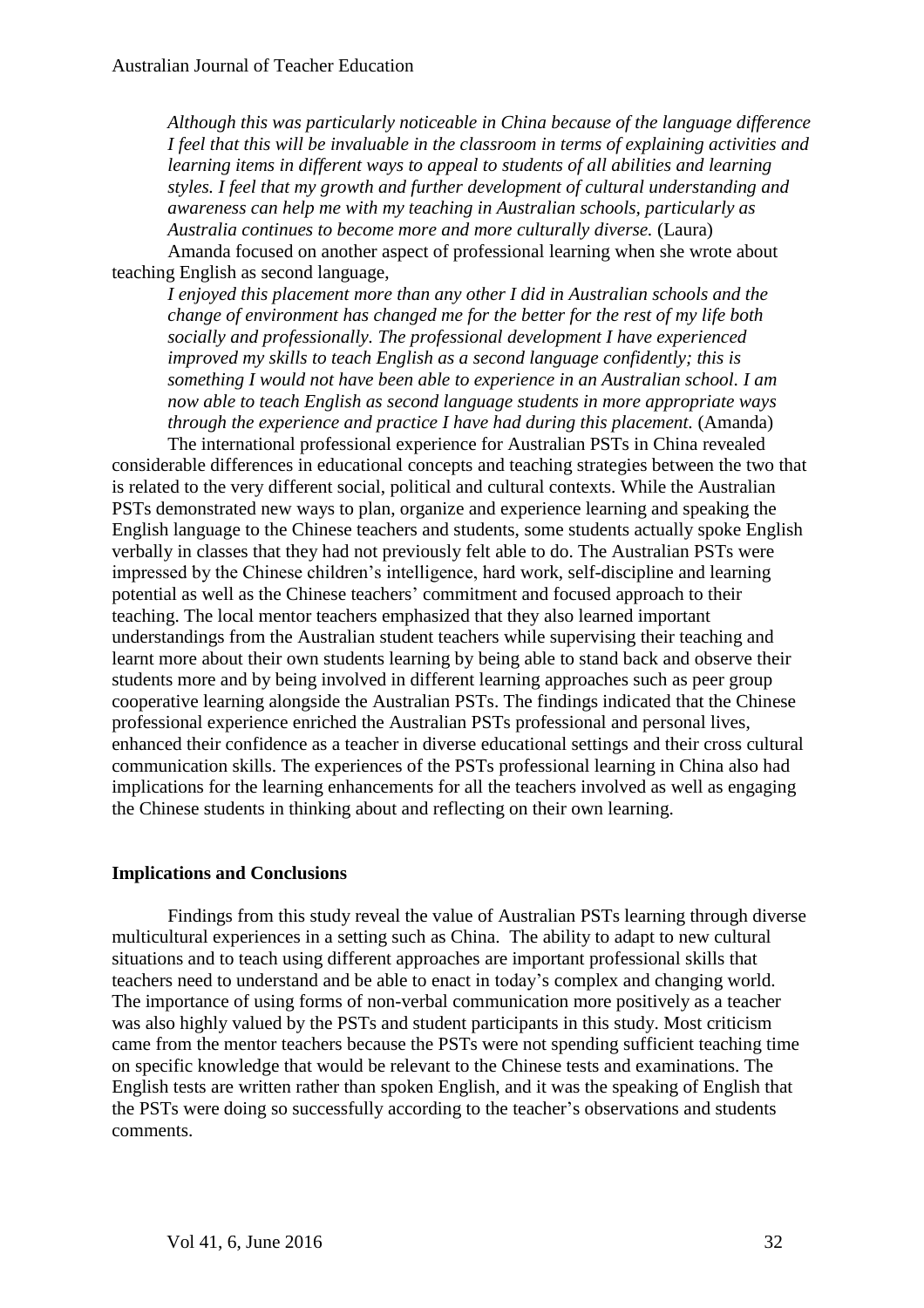Another important element in the learning of the PSTs was that the experiences broadened their global perspectives and ideas of global citizenship. As a part of this learning the PSTs could begin to understand distinctive working conditions in diverse cultural settings, both the work of teachers and the employment conditions in the two societies.

The Chinese teachers reported that they had time and space to observe the Australian PSTs teaching their own students so they could see their students learning potential in a new light when they were being taught by the PSTs. This is a crucial conclusion in terms of how such experiences enriched both the local Chinese teachers and their own students. This aspect would be extremely worthwhile to develop in other diverse schools and cultural settings, as professional learning for classroom teachers is an important element of understanding and improving teachers' ways of working.

The confidence of the PTSs as well as the confidence of the local students was well developed through these learning experiences. As we highlighted previously, one teacher said: *'Every child in my class now dares to open their mouth to speak English. It is the greatest success from my point of view'*. This is a major advance if the children were not speaking in English in their regular English classes. From the local student perspective, the highlights were that the PSTs did not 'blame' them for making mistakes but rather encouraged them to learn in different ways. The lessons were also seen as happy and joyful experiences and there was a sense of humor that made the learning enjoyable.

These conclusions are suggestive of a need to do more in teacher education to ensure PSTs are classroom ready, able to communicate cross culturally and to manage and engage with cultural diversity in their teaching. These PSTs engaged in critical reflection, analyzed their assumptions and understandings about diversity and intercultural communication and contributed in multiple ways to the Chinese students and teachers learning in the process.

Further research on the student responses and reactions to having PSTs teaching them in their classrooms in multicultural and multilingual settings would give more information on ways to develop such global teacher education experiences further and to enhance the benefits for the supervising teacher, the PSTs and the students in the classroom. Listening to the voices of the students is an essential part of learning to become a successful teacher.

Teacher education programs need to develop innovative ways to enable pre-service teachers to understand and develop skills and abilities in cultural diversity, intercultural communication, empathy, aptitudes for working collaboratively and networking across cultures and interacting with people of different social and cultural backgrounds. In this way, teacher education programs, classroom teachers and students will be able to gain knowledge of global issues and universal values and act collaboratively to work towards global citizenship education to build a more just, peaceful and sustainable world.

#### **References**

Australian Institute for Teaching and School Leadership (2012). Australian Professional Standards for Teachers AITSL, Melbourne. [http://www.aitsl.edu.au/australian](http://www.aitsl.edu.au/australian-professional-standards-for-teachers/standards/list?c=graduate&cd=1)[professional-standards-for-teachers/standards/list?c=graduate&cd=1,](http://www.aitsl.edu.au/australian-professional-standards-for-teachers/standards/list?c=graduate&cd=1) Accessed 13 August 2015.

Cruickshank, K. & Westbrook. R. (2013). Local and global – conflicting perspectives? The place of overseas practicum in pre-service teacher education, *Asia-Pacific Journal of Teacher Education,* Vol. 41, No. 1, pp.55-68.